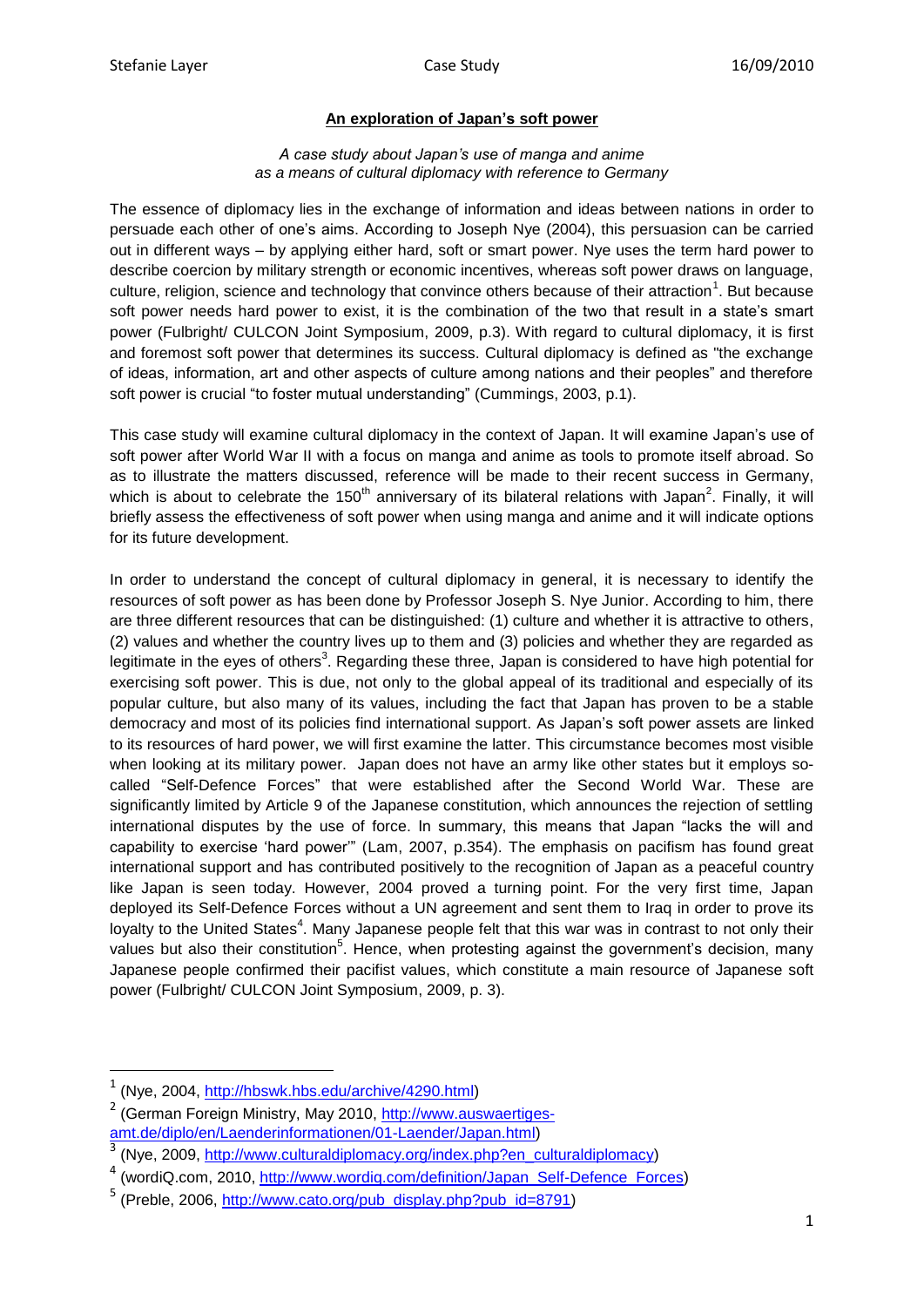**.** 

After decades of having focused on military power, the defeat of Japan in World War II brought about a change, shifting attention towards economic development. Consequently, this made Japan "the most industrialized country in Asia and the second largest economy in the world" (Fulbright/ CULCON Joint Symposium, 2009, p.2/3). Nevertheless, Japan"s economic power is found to be in decline. At the beginning of the 1990s, its "bubble economy" based on the inflation of real estate and stock prices finally burst<sup>6</sup>. It was followed by the negative consequences of the global financial crisis and, if you believe current news coverage on the Japanese bond market, the economy is very likely to be in distress again soon<sup>7</sup>. This means that Japanese cultural diplomacy is slowly losing the power it could draw from Japan"s superior economic performance. In addition, it has been mentioned that Japan has cut back on its public diplomacy budget for the last eight years and if the Japanese government wishes to compensate for this loss, the private sector will need to take the initiative, (Fulbright/ CULCON Summit, 2009, p. 5).

Having found many negative developments with regard to Japanese hard power, the Japanese government decided to increasingly base its cultural diplomacy on soft power. Manga and anime are omnipresent in the everyday life of Japanese people and have become one of Japan"s main products of cultural export. Although this seems to suggest that foreigners easily understand manga and anime and consequently that knowledge about Japanese culture is spread quickly, various peculiarities and cultural differences actually hinder the effectiveness of manga and anime as a tool for cultural diplomacy.

The word "manga" stems from the Japanese words "man" for spontaneous and "ga" for picture. In Japan, every sort of comic is referred to as manga, regardless of its origin. But in Western countries like Germany "manga" specifically describes the comic art originated from Japan. "Anime" in turn, which describes films that are made in the same style as the manga books, comes from the English word "animated". Both are much more important for Japanese culture than Western societies would consider comics. In Japan, the interest in manga is spread throughout all social stratums and all groups of professions. Even cookery books use manga to illustrate instructions<sup>8</sup>. Therefore, manga can be used to deal with topics that are specific to their target readership. In the beginning, Western publishers ignored this situation and did not distinguish between age groups. Thus, many parents were shocked by the material covered in manga or anime and considered them to be unsuitable for their children<sup>9</sup>.

Generally, manga and anime characters are characterised by their big eyes, coloured hair and caricatured body. All these elements express meanings that tend only to be recognized by Japanese people. For example, the color of a person's hair can tell you about his or her personality (Ossmann, 2004, p. 36). In contrast to the Western comic culture, manga in Japan are black-and-white prints on cheap paper because they are thrown away once they have been read. Recurring themes are the everyday life of Japanese youth, friendship, first love, integration of magic and the battle against supernatural, evil powers as well as a general love for action<sup>10</sup>. They are determined by emotions, therefore, it is typical to find that heroes have weaknesses and villains act out of reasons that can be comprehended<sup>11</sup>. The story line is different as well. Whereas Western fairy tales lead towards a moral in the end, manga is always about a temporal imbalance between good and evil. This enables the

[http://www.nzz.ch/nachrichten/kultur/aktuell/verrckt\\_nach\\_grossen\\_augen\\_1.3257235.html\)](http://www.nzz.ch/nachrichten/kultur/aktuell/verrckt_nach_grossen_augen_1.3257235.html)

<sup>&</sup>lt;sup>6</sup> (Wikipedia, 2010, <u>http://en.wikipedia.org/wiki/Japanese\_asset\_price\_bubble</u>)

<sup>7</sup> (Shocked Investor, 2010, [http://shockedinvestor.blogspot.com/2010/01/2010-japan-to-lead-world-in](http://shockedinvestor.blogspot.com/2010/01/2010-japan-to-lead-world-in-sovereign.html)[sovereign.html\)](http://shockedinvestor.blogspot.com/2010/01/2010-japan-to-lead-world-in-sovereign.html)

<sup>8</sup> (Japan-infos.de, 2010, [http://www.japan-infos.de/kultur/manga.html\)](http://www.japan-infos.de/kultur/manga.html)  $^9$  (Lee, 2009,

<sup>10</sup> (Manga - Comic-Kultur aus Japan, 2010, [http://www.manga-geschichte.de/html/manga2.html\)](http://www.manga-geschichte.de/html/manga2.html) <sup>11</sup> (Lee, 2009,

[http://www.nzz.ch/nachrichten/kultur/aktuell/verrckt\\_nach\\_grossen\\_augen\\_1.3257235.html\)](http://www.nzz.ch/nachrichten/kultur/aktuell/verrckt_nach_grossen_augen_1.3257235.html)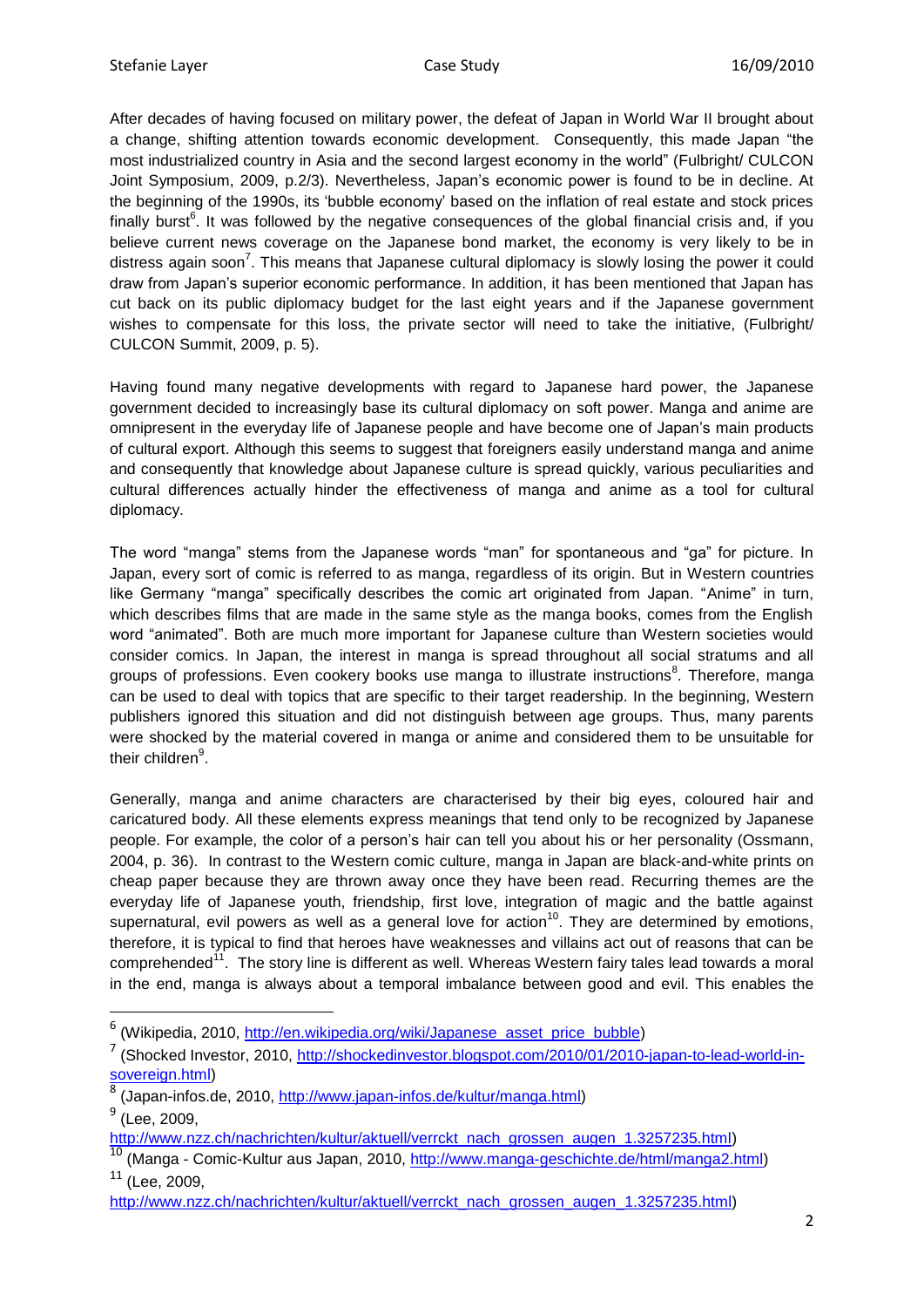*mangaka*, the drawer of the manga, to endlessly continue with the story (Ossmann, 2004, p. 33), which many may consider longwinded.

Japanese humor is difficult for Western people to understand as well. The most frequently used type of humor is slapstick, but this can appear childish or absurd to foreigners because of the idiosyncrasies of Japanese culture or language that can"t be translated (Ossmann, 2004, p.53). Although Japan is known for its predilection for modern technology, it still is a country conscious of its traditions. Therefore, in addition to fantasy, Japanese history also is a popular topic within manga (Ossmann, 2004, p.51). However, due to its past militarism and protectionist economic policies, manga or anime featuring this subject have to be careful not to damage the cool and hip image of Japan, particularly in East Asia (Lam, 2007, p. 349). Lee (2009) suggested that many story lines of anime are a patchwork of international tales, often set in a pseudo-historic environment. Giving the example of "Pokémon", this would encourage rather an international than a national identification with Japan<sup>12</sup>. This notion is confirmed by Watanabe and McConnell (2008). They identify the "Japan" that is portrayed in manga and anime as a particular brand and a place where different fantasies merge. The readers, who are mainly living in developed countries like Japan, might be able to identify with the artificial Japan because of its references to the prevalent aspects of modern life in a global society. These are "continual flux, global mobility, forever moving into and out of new planes, powers, terrains and relations". So in summary, it is the "fantasy formation" and clever marketing of manga and anime that attract and influence people all around the world (Watanabe & McConnell, 2008, p. 107) rather than the real Japan.

This seems to be true when considering the popularity of manga and anime in Germany. The modern manga industry, followed by the anime industry, started to develop in Japan in the 1950s<sup>13</sup>. From there it first expanded into the USA and later reached Europe. Whereas the French and Spanish market established themselves in the 1980s due to their highly developed comic industry, German people did not start to show interest in manga and anime until the 1990s. To attract more Western readers , publishers tried to westernise manga by changing the direction of the text, which in Japan is from right to left, and by magnifying the pictures and dividing them up into several volumes. Nevertheless, the greatest obstacle in the beginning was that many manga used to be available in Japanese only, which is rarely spoken by German people<sup>14</sup>. The worldwide breakthrough of manga was in 1988 when Marvel Comics first published the manga series "Akira"<sup>15</sup>. This was also the first series that was available fully in German in 1991. Nevertheless, the final breakthrough of manga in Germany that also followed the original Japanese reading style is dated to 1996, the year of the publication of the very successful series "Dragonball".

Nowadays, the market segment of manga is one of the fastest growing segments of the German book market and in 2005, it showed a healthy turnover of  $\epsilon$ 70 million<sup>16</sup>. These sales figures indicate that the interest in Japan"s culture is growing. This goes along with an increasing desire to buy Japanese products, especially merchandising. Thus, series like "Sailor Moon" in 2000 or "Pokémon" in 2001 triggered one of the biggest waves of merchandising that the German comic market had ever seen (Ossmann, 2004, p.19/20), signifying the Japanese potential for influencing German people is rising. With the USA at the forefront, the attention paid to Japanese cultural exports is increasing on a global scale, often described by the phenomenon of "Cool Japan". Manga and anime have come to play an important role in the emergence of this new powerful national brand<sup>17</sup>.

1

 $12$  (Lee, 2009,

[http://www.nzz.ch/nachrichten/kultur/aktuell/verrckt\\_nach\\_grossen\\_augen\\_1.3257235.html\)](http://www.nzz.ch/nachrichten/kultur/aktuell/verrckt_nach_grossen_augen_1.3257235.html)

<sup>(</sup>Japan-infos.de, 2010, [http://www.japan-infos.de/kultur/manga.html\)](http://www.japan-infos.de/kultur/manga.html)

<sup>14</sup> (Wapedia, 2010, [http://wapedia.mobi/de/Manga?p=1\)](http://wapedia.mobi/de/Manga?p=1)

<sup>15</sup> (Japan-infos.de, 2010, [http://www.japan-infos.de/kultur/manga.html\)](http://www.japan-infos.de/kultur/manga.html)

<sup>16</sup> (Wapedia, 2010, [http://wapedia.mobi/de/Manga?p=1\)](http://wapedia.mobi/de/Manga?p=1)

<sup>17</sup> (Kelts, 2010, [http://www.3ammagazine.com/3am/japanamerica-why-cool-japan-is-over/\)](http://www.3ammagazine.com/3am/japanamerica-why-cool-japan-is-over/)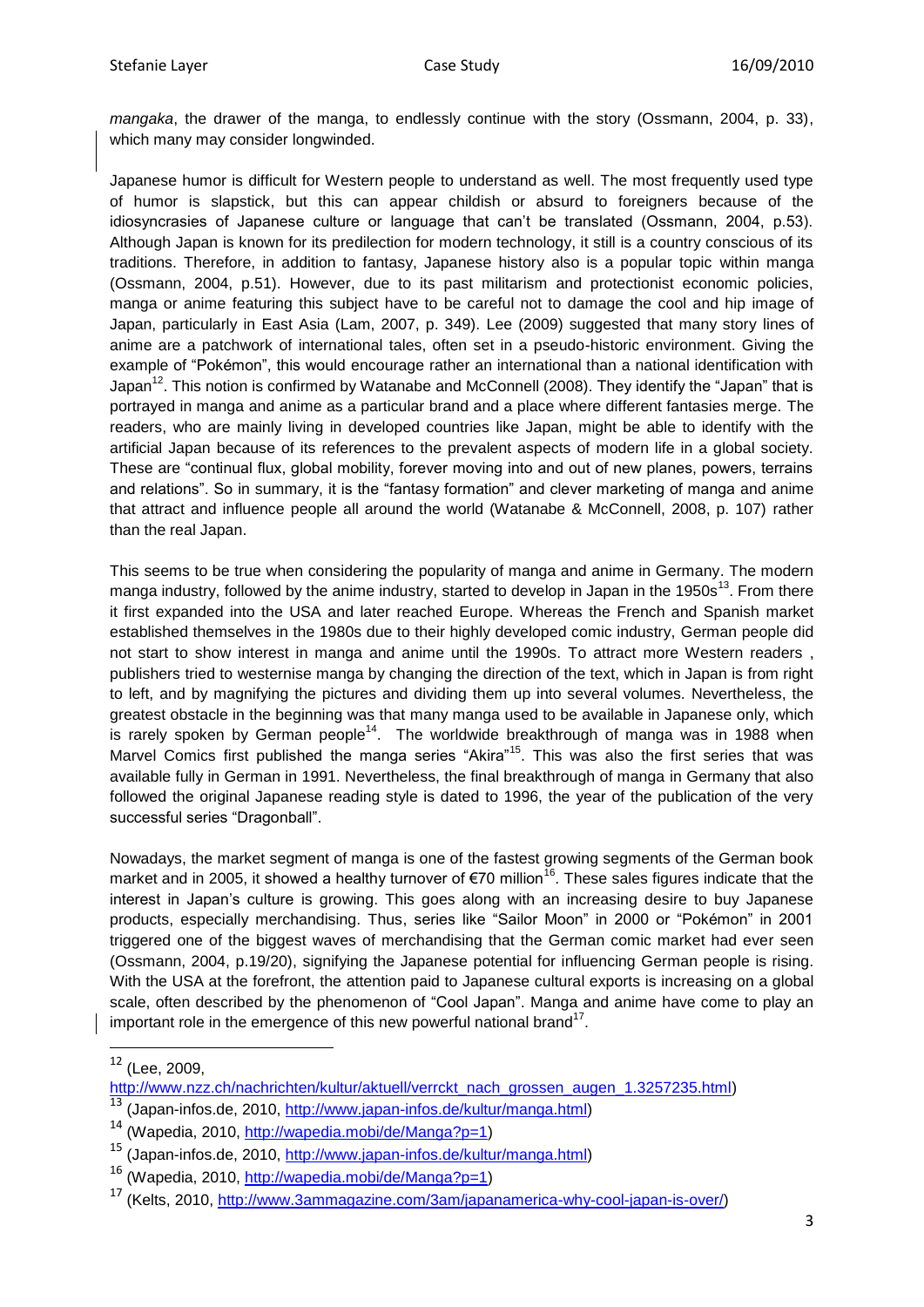The soft power of "Cool Japan" stems from the universality of the key elements and values portrayed in manga and anime stories as described earlier. Another explanation for its global appeal might be linked to the history of the construction of Japan's national character, which emerged in the late  $19<sup>th</sup>$ century. At that time, colonial Japan tried to distinguish itself from other people by emphasizing the traits of "loyalty to the state, work ethic and cleanliness" – a concept that seems to be borrowed from Western countries (Tai, 2003, p.9). However, it should be noted that some fundamental cultural differences may limit the power of their attraction and can result in censorship – an issue clearly highlighted when considering the German market. For example, whereas in Germany the swastika stands for fascism, it is widely used in Asia as a symbol for luck. Moreover, the careless use of uniforms typical of National Socialism in many manga underlines the existing need for further cultural exchange (Ossmann, 2004, p.65).

Since the beginning of the last century, Japan has undertaken many initiatives to increase its soft power and to extend its influence not only in Germany but also globally. In November 2006, the Council on the Movement of People across Borders, an advisory council to the Foreign Minister Aso, suggested to establish a "Japan Manga Grand Prize" for foreign artists and to appoint cultural anime ambassadors (Lam, 2007, p. 351). Hosting manga and anime competitions is one of the best ways to encourage foreign people to expand their knowledge of it and to simultaneously learn more about Japan. Unintentionally, the many international manga and anime clubs and conventions assist the Japanese state in increasing its popularity. For example, the Manga- und Anime- Convention (MMC) Berlin is hosting a manga competition in autumn 2011. The winner will be able to sign a contract with the German publisher Comic-Culture-Verlag, which will print his or her winning story<sup>18</sup>. This suggests that foreign *mangakas* also have a chance to become as successful as their Japanese counterparts, to make a living and increase the appeal of the profession. Moreover, since May 2007, the Japanese government has decided that artists who promote manga abroad are eligible for the "International Manga Award" and the "First International Manga Award Executive" (Lam, 2007, p. 356).

As much as manga and anime, with their surrounding networks and industry, contribute to the exercise of cultural diplomacy, the extent to which governmental institutions promote Japanese culture in Germany should not be neglected. The Japanese-German Center Berlin (JGCB) and the German-Japanese Forum are important partners in actively shaping the bilateral relations through events fostering intensive dialogue and networking. In the scientific field, the German Academic Exchange Service (DAAD) and the Alexander von Humboldt Foundation regularly organize exchanges of scientists and researchers under scholarship programs funded also by the German Research Foundation (DFG) and the Japan Society for the Promotion of Science (JSPS). Furthermore, 56 Japanese-German societies, 127 university cooperation agreements, 66 town-twinning arrangements and three branch offices of the Goethe Institute in Japan<sup>19</sup> facilitate networking in the field of culture.

For global outreach, the most important Japanese institution is the Japan Foundation that has been established as early as in 1972 (Lam, 2007, p. 353). It was focused mainly on the promotion of traditional art but as its mass appeal is limited, the Japan Foundation now moves in line with the Ministry of Foreign Affairs and has started to promote popular culture, too. Further initiatives for the enhancement of its cultural diplomacy constitute the Japan Exchange and Teaching Program, the Japan Overseas Cooperation Volunteer program and Japan"s Official Developmental Assistance (Lam, 2007, p.355).

Nonetheless, it has been stated that the importance of humbleness in Japanese culture has given rise to Japan demonstrating a lack of initiative to actively project its values abroad. Therefore, Japanese

 $\overline{a}$ 

<sup>&</sup>lt;sup>18</sup> (MMC Berlin, 2010, [http://www.mmc-berlin.com/articles.php?article\\_id=43\)](http://www.mmc-berlin.com/articles.php?article_id=43)

<sup>19</sup> (German Foreign Ministry on Japan, 2010, [http://www.auswaertiges](http://www.auswaertiges-amt.de/diplo/en/Laenderinformationen/01-Laender/Japan.html)[amt.de/diplo/en/Laenderinformationen/01-Laender/Japan.html\)](http://www.auswaertiges-amt.de/diplo/en/Laenderinformationen/01-Laender/Japan.html)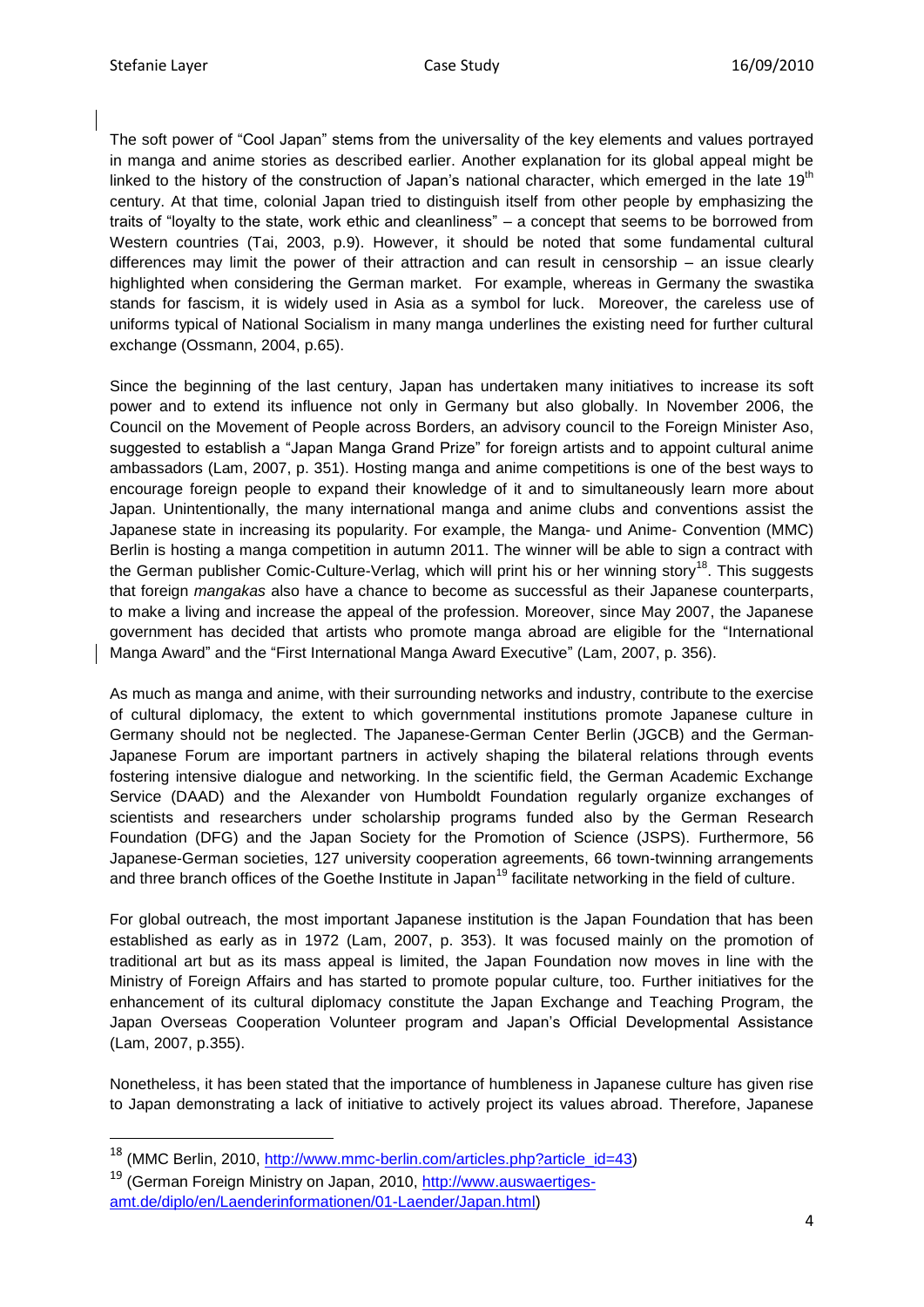$\overline{a}$ 

people are considered to be increasingly "complacent" and "inward looking" as proven by the decline in Japanese academics studying abroad (Fulbright/ CULCON Joint Summit, 2009, p. 5). So whereas international interest in Japan is growing, the Japanese people themselves seem to be less interested in dealing with foreigners and different cultures. This runs counter to the 2005 plans of the Japanese government to create a nation that is "open" and "culturally creative" (Watanabe & McConnell, 2008, p. 149). The implication of it may be that it will become increasingly difficult for the Japanese government to keep up a positive and friendly image of its country and, for example, successfully run exchange programs. Moreover, there exists a huge gap between foreign consumers and producers of manga and anime. Although the foreign market constitutes a vital part for Japanese publishers and artists, little effort is put into the promotion of the actual Japanese culture or the art behind the manga and anime industry. For instance, many company websites are difficult to use and are presented in Japanese only<sup>20</sup>. Giving interested foreigners the opportunity to easily acquire more information seems to be a key point in the future development of Japan"s cultural diplomacy.

In conclusion, there is no doubt that Japan has great resources of soft power and that its cultural diplomacy is likely to benefit from the popularity of manga and anime in Germany as well as worldwide. It will be crucial for the Japanese government to encourage initiatives that enhance the understanding of Japanese culture, which is fundamentally different from Western cultures. This could be done by increasing its attention on initiatives such as the development of special dictionaries. These explain certain gestures, jokes or behaviors used in manga or anime to avoid confusion for Western or German audiences and readers<sup>21</sup>. As much as there is a need to do away with stereotypes foreign readers form due to misunderstandings, it is also necessary that the Japanese government start to encourage its own people to develop an interest in the promotion of their true culture. This could enhance cross-cultural understanding and might make its cultural diplomacy even more effective. Japan"s society would benefit from opening up to foreign immigrants and in this way avoid the loss of its position as the number one power in East Asia to China. Finally, the Japanese government should also take into account that the influence of manga and anime can be severely limited due to their tight competition with other cultural products from China, South Korea, India and the West (Lam, 2007, p. 360). Other tools that could be developed to enhance Japan"s cultural diplomacy are the establishment of an institution like CNN or BBC that could project its voice globally, the opening up of universities to foreign faculty members in areas other than language teaching and an increase in the promotion of Japanese language abroad (Lam, 2007, p. 358). All in all, Japan should continue to combine its efforts into a tailored strategy that ensures attraction to its society is also translated into political support.

<sup>20</sup> (Kelts, 2010, [http://www.3ammagazine.com/3am/japanamerica-why-cool-japan-is-over/\)](http://www.3ammagazine.com/3am/japanamerica-why-cool-japan-is-over/)  $21$  (Lee, 2009,

[http://www.nzz.ch/nachrichten/kultur/aktuell/verrckt\\_nach\\_grossen\\_augen\\_1.3257235.html\)](http://www.nzz.ch/nachrichten/kultur/aktuell/verrckt_nach_grossen_augen_1.3257235.html)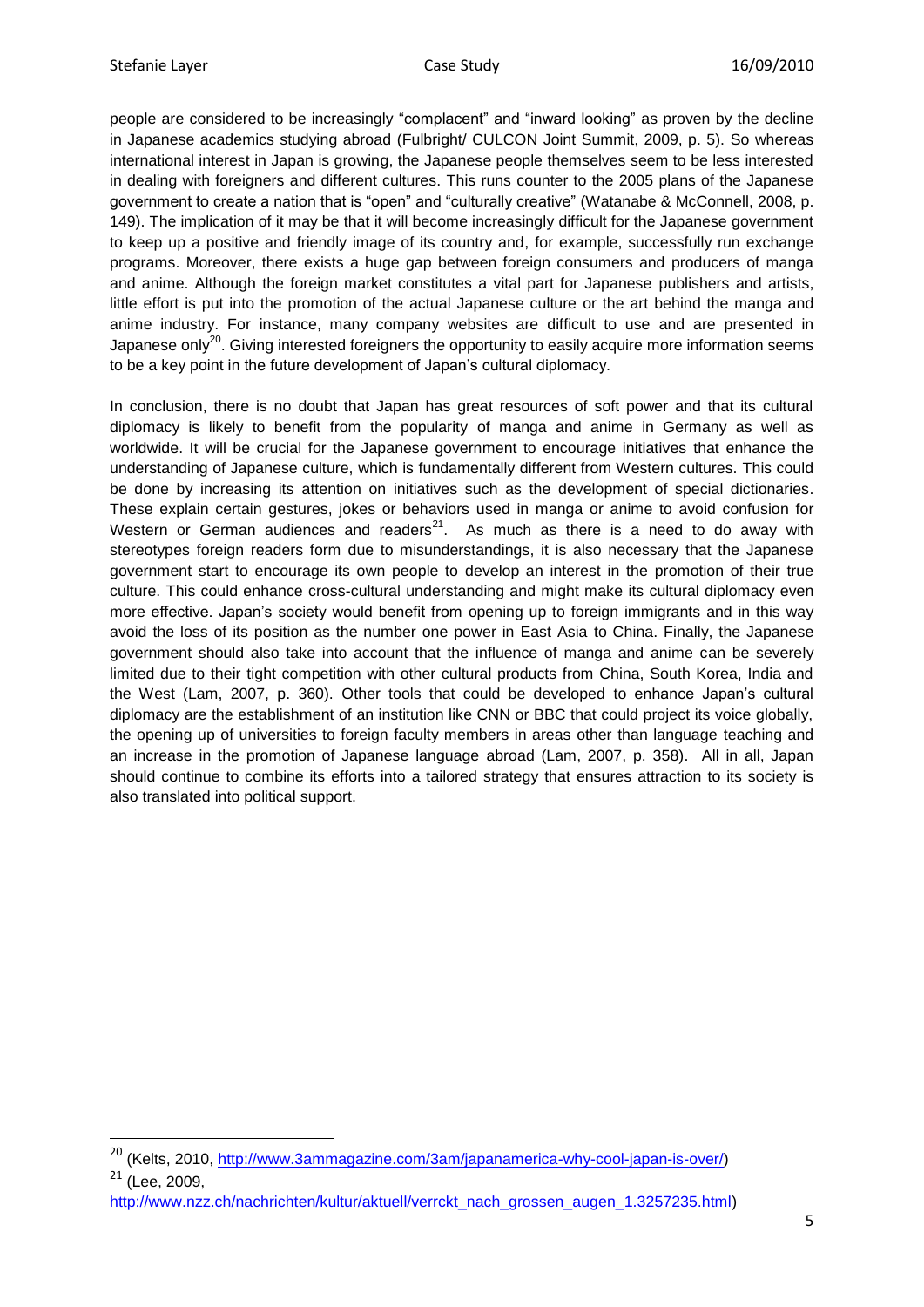References

- **Fulbright/ CULCON joint Symposium**, Summary of Discussions (12<sup>th</sup> June 2009), "Japan & US Soft Power: Addressing Global Challenges", [http://www.jpf.go.jp/culcon/fulbright](http://www.jpf.go.jp/culcon/fulbright-culcon/dl/softpower_summary.pdf)[culcon/dl/softpower\\_summary.pdf](http://www.jpf.go.jp/culcon/fulbright-culcon/dl/softpower_summary.pdf) , accessed on 28/08/2010, p. 2, p. 3, p. 5

- **German Foreign Ministry** (2010), "Japan", [http://www.auswaertiges](http://www.auswaertiges-amt.de/diplo/en/Laenderinformationen/01-Laender/Japan.html)[amt.de/diplo/en/Laenderinformationen/01-Laender/Japan.html,](http://www.auswaertiges-amt.de/diplo/en/Laenderinformationen/01-Laender/Japan.html) accessed on 22/08/10

- **Japan-infos.de**, 2010, [http://www.japan-infos.de/kultur/manga.html,](http://www.japan-infos.de/kultur/manga.html) accessed on 13/08/2010

- **Kelts, Roland** (2010), "Japanamerica: Why "Cool Japan" is over", [http://www.3ammagazine.com/3am/japanamerica-why-cool-japan-is-over/,](http://www.3ammagazine.com/3am/japanamerica-why-cool-japan-is-over/) accessed on 10/08/2010

- **Lam, Peng** (2007), "Japan"s Quest for "Soft Power": Attraction and Limitation", East Asia: An International Quarterly Winter 2007, Vol. 24, Issue 4, p. 349, p.351, p. 353-356, p. 358, p. 360

- **Lee, Chonja** (2009), "Verrückt nach grossen Augen", NZZ online, [http://www.nzz.ch/nachrichten/kultur/aktuell/verrckt\\_nach\\_grossen\\_augen\\_1.3257235.html,](http://www.nzz.ch/nachrichten/kultur/aktuell/verrckt_nach_grossen_augen_1.3257235.html) accessed on 11/08/2010

- Manga - Comic-Kultur aus Japan (2010), "Manga-Kultur in Japan", [http://www.manga](http://www.manga-geschichte.de/html/manga2.html)[geschichte.de/html/manga2.html,](http://www.manga-geschichte.de/html/manga2.html) accessed on 06/08/2010

- **Milton C. Cummings, Jr. Ph.D**. (2003)," Cultural Diplomacy and the United States Government: a Survey", Center for Arts and Culture, p.1

- **MMC Berlin** (2010), "MMC-Manga Wettbewerb "Klassiker im Neuen Gewand!"", [http://www.mmc](http://www.mmc-berlin.com/articles.php?article_id=43)[berlin.com/articles.php?article\\_id=43,](http://www.mmc-berlin.com/articles.php?article_id=43) accessed on 13/09/2010

- **Nye, Joseph S. Jr.** (2004), "The Benefits of Soft Power", [http://hbswk.hbs.edu/archive/4290.html,](http://hbswk.hbs.edu/archive/4290.html) accessed on 28/08/2010

- **Nye, Joseph S. Jr.** (2009), "Soft Power Explained", video lecture, [http://www.culturaldiplomacy.org/index.php?en\\_culturaldiplomacy,](http://www.culturaldiplomacy.org/index.php?en_culturaldiplomacy) accessed on 28/08/2010

- **Ossmann, Andrea** (2004), "Phänomen Manga. Die Entstehungsgeschichte japanischer Comics und ihre Bedeutung for deutsche Verlage und Bibliotheken. Mit einer annotierten Titelliste", Diplomarbeit im Studiengang Bibliotheks- und Medienmanagement an der Fachhochschule Stuttgart – Hochschule der Medien, [http://www.hdm-stuttgart.de/ifak/pdfs/Manga\\_Diplomarbeit.pdf,](http://www.hdm-stuttgart.de/ifak/pdfs/Manga_Diplomarbeit.pdf) accessed on 09/09/2010, p. 19-20, p. 33, p. 36, p. 51, p. 53, p. 65

- **Preble, Christopher** (2006), "A Plea for Normalcy", CATO Institute, National Interest, Sep 1, 2006, [http://www.cato.org/pub\\_display.php?pub\\_id=8791,](http://www.cato.org/pub_display.php?pub_id=8791) accessed on 01/08/2010

- **Shocked Investor** (2010), [http://shockedinvestor.blogspot.com/2010/01/2010-japan-to-lead-world-in](http://shockedinvestor.blogspot.com/2010/01/2010-japan-to-lead-world-in-sovereign.html)[sovereign.html,](http://shockedinvestor.blogspot.com/2010/01/2010-japan-to-lead-world-in-sovereign.html) accessed on 28/08/2010

- **Tai, Eika** (2003), "Rethinking Culture, National Culture and Japanese Culture", Japanese Language and Literature, Vol. 37, No. 1, Special Issue: Sociocultural Issues in Teaching Japanese: Critical Approaches, p. 9

- **wapedia.** (2010), "Wiki: Manga(2/2); 6. Auflagenzahlen", [http://wapedia.mobi/de/Manga?p=1,](http://wapedia.mobi/de/Manga?p=1) accessed on 13/08/2010